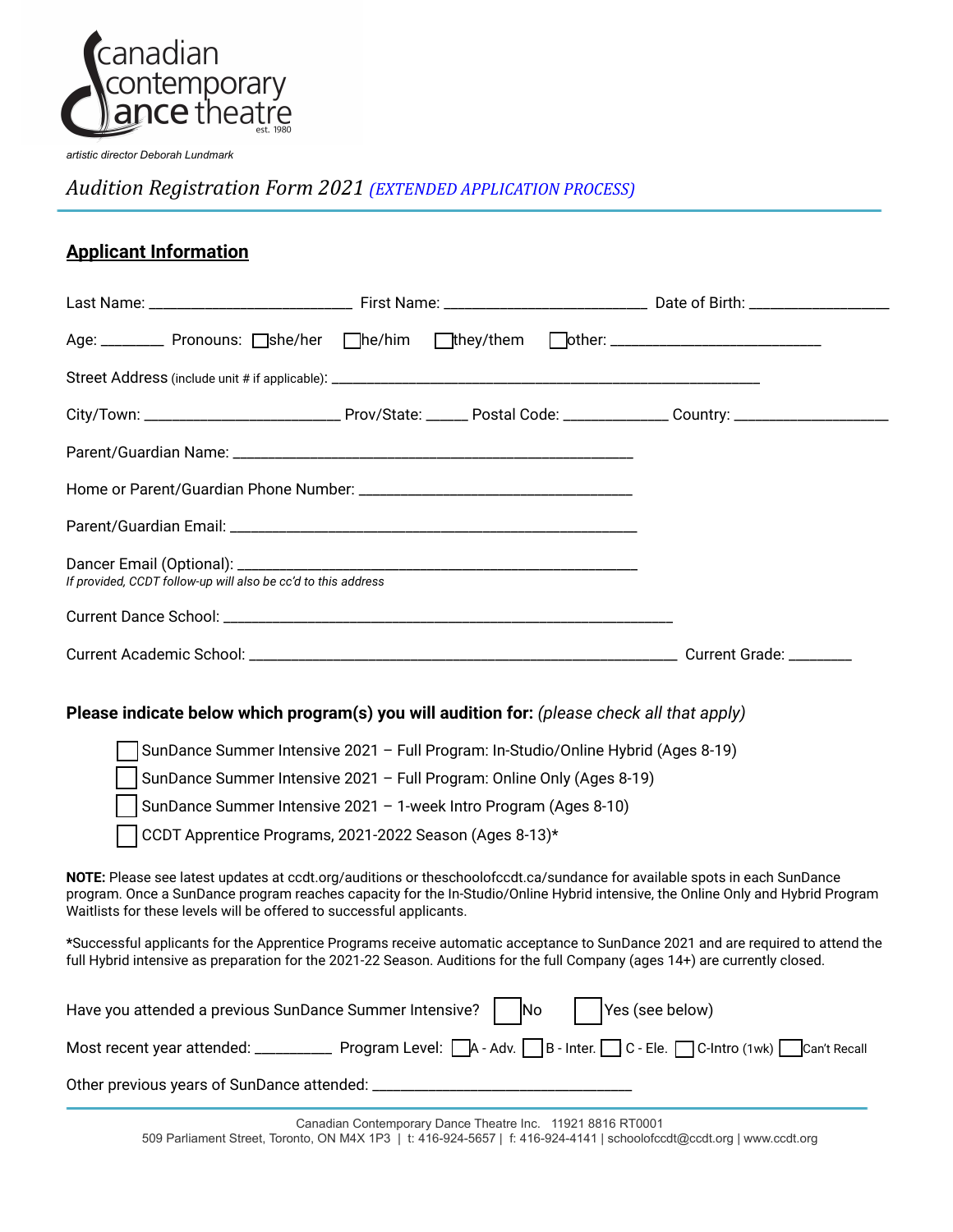

*artistic director Deborah Lundmark*

*Audition Registration Form 2021 (EXTENDED APPLICATION PROCESS)*

## **Description of Recent Dance Training**

|               | <b>Current Level</b> | Instructor(s) | Current<br>Hrs/Wk | Years of<br>Study |
|---------------|----------------------|---------------|-------------------|-------------------|
| <b>Ballet</b> |                      |               |                   |                   |
| Modern        |                      |               |                   |                   |
| Jazz          |                      |               |                   |                   |
| Tap           |                      |               |                   |                   |
| Other         |                      |               |                   |                   |

Last Ballet Exam Passed (if applicable):

⬚ RAD: \_\_\_\_\_\_\_\_\_\_\_\_\_\_\_\_\_\_\_\_\_\_\_\_\_\_\_\_\_\_\_\_\_\_\_\_\_\_\_\_\_\_\_\_ Year of Exam: \_\_\_\_\_\_\_\_\_\_\_

⬚ Cecchetti: \_\_\_\_\_\_\_\_\_\_\_\_\_\_\_\_\_\_\_\_\_\_\_\_\_\_\_\_\_\_\_\_\_\_\_\_\_\_\_ Year of Exam: \_\_\_\_\_\_\_\_\_\_\_

Are there any special considerations we should know about? (e.g. injury, illness, etc.)

Why would you like to dance with CCDT?

\_\_\_\_\_\_\_\_\_\_\_\_\_\_\_\_\_\_\_\_\_\_\_\_\_\_\_\_\_\_\_\_\_\_\_\_\_\_\_\_\_\_\_\_\_\_\_\_\_\_\_\_\_\_\_\_\_\_\_\_\_\_\_\_\_\_\_\_\_\_\_\_\_\_\_\_\_\_\_\_\_\_\_\_\_\_\_\_\_\_\_\_\_\_\_\_\_\_\_\_\_\_\_\_\_\_\_\_\_\_\_\_\_\_\_\_\_

\_\_\_\_\_\_\_\_\_\_\_\_\_\_\_\_\_\_\_\_\_\_\_\_\_\_\_\_\_\_\_\_\_\_\_\_\_\_\_\_\_\_\_\_\_\_\_\_\_\_\_\_\_\_\_\_\_\_\_\_\_\_\_\_\_\_\_\_\_\_\_\_\_\_\_\_\_\_\_\_\_\_\_\_\_\_\_\_\_\_\_\_\_\_\_\_\_\_\_\_\_\_\_\_\_\_\_\_\_\_\_\_\_\_\_\_\_

\_\_\_\_\_\_\_\_\_\_\_\_\_\_\_\_\_\_\_\_\_\_\_\_\_\_\_\_\_\_\_\_\_\_\_\_\_\_\_\_\_\_\_\_\_\_\_\_\_\_\_\_\_\_\_\_\_\_\_\_\_\_\_\_\_\_\_\_\_\_\_\_\_\_\_\_\_\_\_\_\_\_\_\_\_\_\_\_\_\_\_\_\_\_\_\_\_\_\_\_\_\_\_\_\_\_\_\_\_\_\_\_\_\_\_\_\_

\_\_\_\_\_\_\_\_\_\_\_\_\_\_\_\_\_\_\_\_\_\_\_\_\_\_\_\_\_\_\_\_\_\_\_\_\_\_\_\_\_\_\_\_\_\_\_\_\_\_\_\_\_\_\_\_\_\_\_\_\_\_\_\_\_\_\_\_\_\_\_\_\_\_\_\_\_\_\_\_\_\_\_\_\_\_\_\_\_\_\_\_\_\_\_\_\_\_\_\_\_\_\_\_\_\_\_\_\_\_\_\_\_\_\_\_\_

\_\_\_\_\_\_\_\_\_\_\_\_\_\_\_\_\_\_\_\_\_\_\_\_\_\_\_\_\_\_\_\_\_\_\_\_\_\_\_\_\_\_\_\_\_\_\_\_\_\_\_\_\_\_\_\_\_\_\_\_\_\_\_\_\_\_\_\_\_\_\_\_\_\_\_\_\_\_\_\_\_\_\_\_\_\_\_\_\_\_\_\_\_\_\_\_\_\_\_\_\_\_\_\_\_\_\_\_\_\_\_\_\_\_\_\_\_

\_\_\_\_\_\_\_\_\_\_\_\_\_\_\_\_\_\_\_\_\_\_\_\_\_\_\_\_\_\_\_\_\_\_\_\_\_\_\_\_\_\_\_\_\_\_\_\_\_\_\_\_\_\_\_\_\_\_\_\_\_\_\_\_\_\_\_\_\_\_\_\_\_\_\_\_\_\_\_\_\_\_\_\_\_\_\_\_\_\_\_\_\_\_\_\_\_\_\_\_\_\_\_\_\_\_\_\_\_\_\_\_\_\_\_\_\_